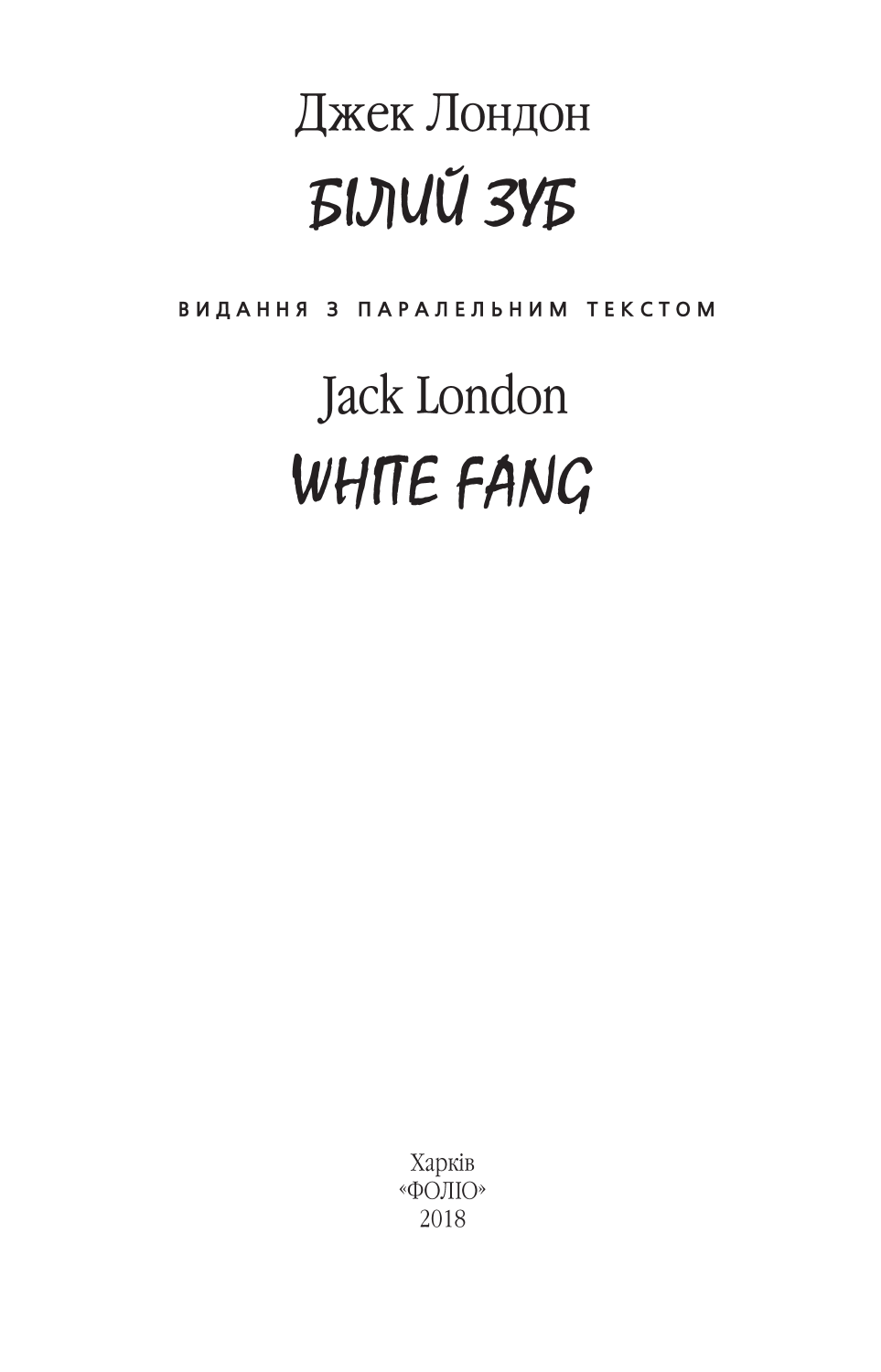### PART I

### **1**

THE TRAIL OF THE MEAT<br>ark spruce forest frowned on either side the frozen waterway. The trees had been stripped by a recent wind of their white covering of frost, and they seemed to lean towards each other, black and ominous, in the fading light. A vast silence reigned over the land. The land itself was a desolation, lifeless, without movement, so lone and cold that the spirit of it was not even that of sadness. There was a hint in it of laughter, but of a laughter more terrible than any sadness a laughter that was mirthless as the smile of the sphinx, a laughter cold as the frost and partaking of the grimness of infallibility. It was the masterful and incommunicable wisdom of eternity laughing at the futility of life and the effort of life. It was the Wild, the savage, frozen–hearted Northland Wild.

But there *was* life, abroad in the land and defiant. Down the frozen waterway toiled a string of wolfish dogs. Their bristly fur was rimed with frost. Their breath froze in the air as it left their mouths, spouting forth in spumes of vapour that settled upon the hair of their bodies and formed into crystals of frost. Leather harness was on the dogs, and leather traces attached them to a sled which dragged along behind. The sled was without runners. It was made of stout birch-bark, and its full surface rested on the snow. The front end of the sled was turned up, like a scroll, in order to force down and under the bore of soft snow that surged like a wave before it. On the sled, securely lashed, was a long and narrow oblong box. There were other things on the sled-blankets, an axe, and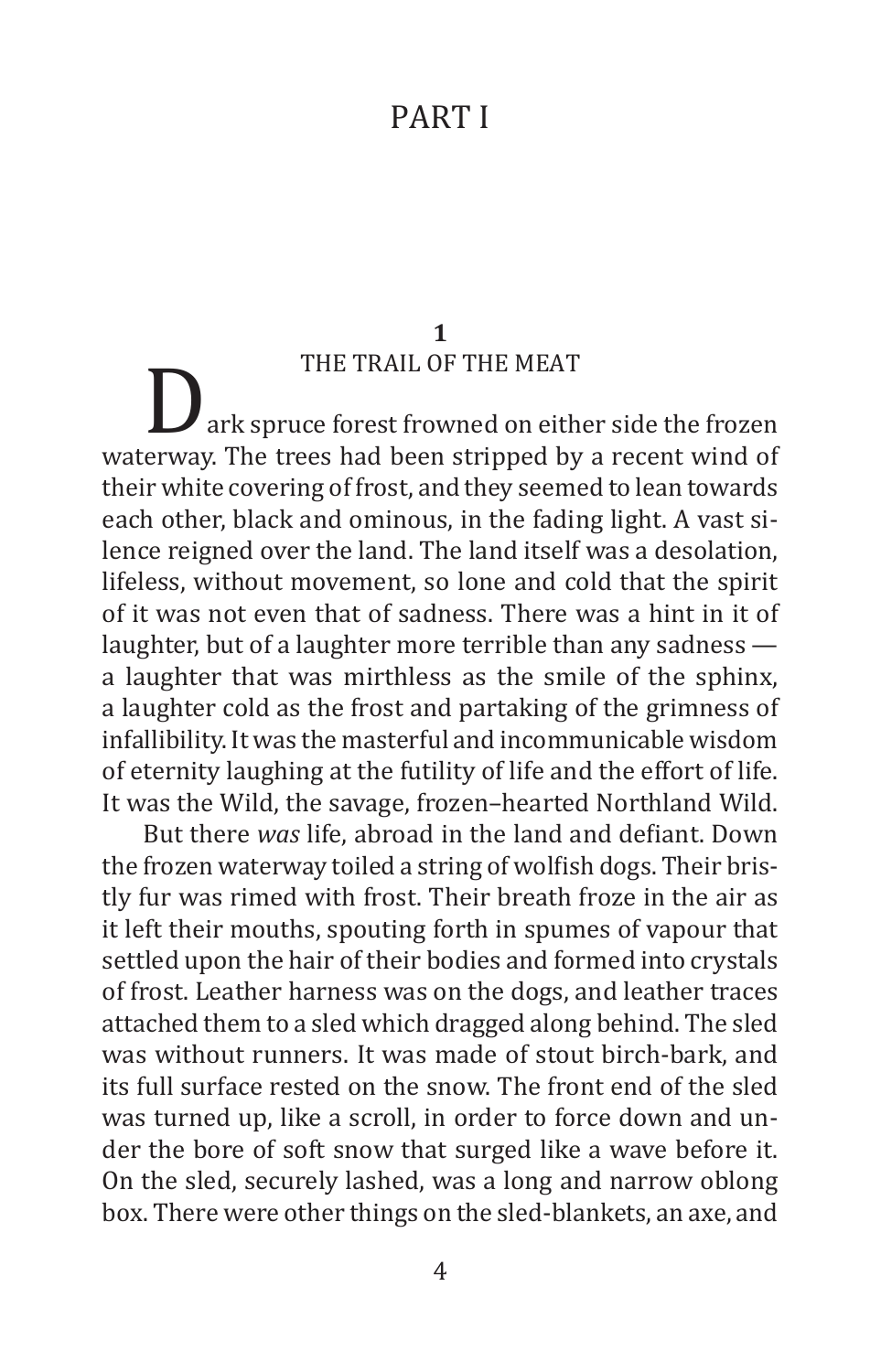## ЧАСТИНA ПЕРША

## **1**<br>СЛІДОМ ЗА ПОЖИВОЮ

 $\blacksquare$ о обидва боки вкритої кригою річки стояв, насупившись, темний сосновий бір. Вітер позривав з дерев їхнє біле, виткане з інею вбрання, і вони схилилися одне до одного, чорні і зловісні в примерклому світлі сутінків. Навколо панувала глибока тиша. Це був пустинний край, без руху, без життя, такий самотній і холодний, що навіть сумом не віяло від нього. Там вчувався прихований сміх, страшніший за всякий сум, невеселий, як усмішка сфінкса, холодний, як мороз, і жорстокий, як неминучість. То невимовна мудрість віків сміялася з марності життя й життєвої боротьби. То була пустеля, дика крижана північна пустеля.

І все ж там жевріло занесене з іншого світу життя й кидало їй виклик. По замерзлій річці тяглася упряжка їздових, схожих на вовків собак. Їхня щетиняста шерсть була вкрита інієм. З їхніх пащек клубочився пар і, замерзаючи в повітрі, осідав на них льодовими крижаними кристаликами. Упряж на собаках була з ременю, і ремінні ж посторонки були прикріплені до саней, що волоклися позаду. Сани були без полозів. Зроблені з товстої березової кори, вони всім сподом лежали на снігу. Передок саней загинався назад, щоб легше було відкидати хвилі м'якого снігу. На санях стояла міцно прив'язана вузька довгаста скриня. Там лежали ще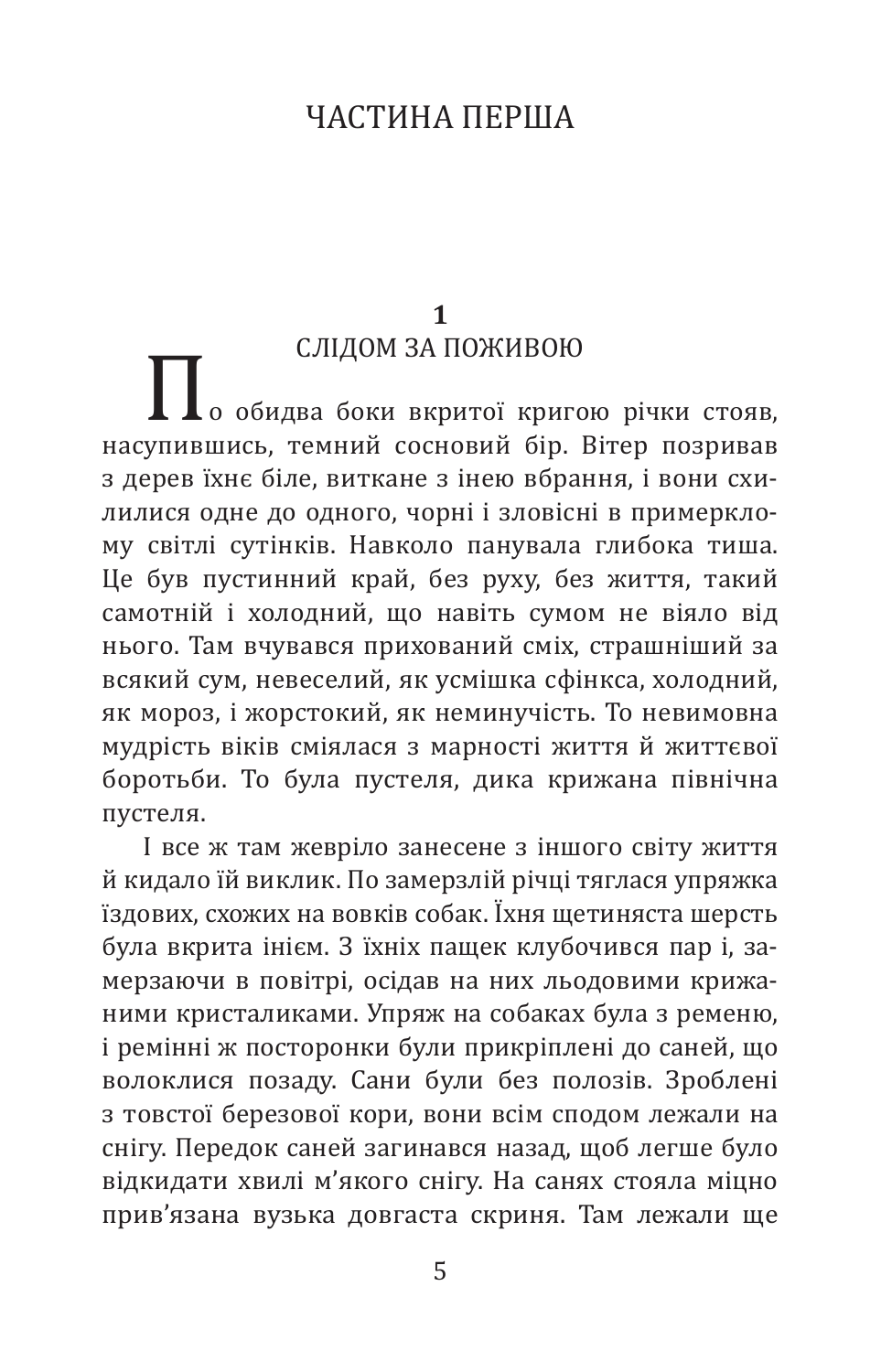a coffee-pot and frying-pan; but prominent, occupying most of the space, was the long and narrow oblong box.

In advance of the dogs, on wide snowshoes, toiled a man. At the rear of the sled toiled a second man. On the sled, in the box, lay a third man whose toil was over, — a man whom the Wild had conquered and beaten down until he would never move nor struggle again. It is not the way of the Wild to like movement. Life is an offence to it, for life is movement; and the Wild aims always to destroy movement. It freezes the water to prevent it running to the sea; it drives the sap out of the trees till they are frozen to their mighty hearts; and most ferociously and terribly of all does the Wild harry and crush into submission man — man who is the most restless of life, ever in revolt against the dictum that all movement must in the end come to the cessation of movement.

But at front and rear, unawed and indomitable, toiled the two men who were not yet dead. Their bodies were covered with fur and soft-tanned leather. Eyelashes and cheeks and lips were so coated with the crystals from their frozen breath that their faces were not discernible. This gave them the seeming of ghostly masques, undertakers in a spectral world at the funeral of some ghost. But under it all they were men, penetrating the land of desolation and mockery and silence, puny adventurers bent on colossal adventure, pitting themselves against the might of a world as remote and alien and pulseless as the abysses of space.

They travelled on without speech, saving their breath for the work of their bodies. On every side was the silence, pressing upon them with a tangible presence. It affected their minds as the many atmospheres of deep water affect the body of the diver. It crushed them with the weight of unending vastness and unalterable decree.

It crushed them into the remotest recesses of their own minds, pressing out of them, like juices from the grape, all the false ardours and exaltations and undue self-values of the human soul, until they perceived themselves finite and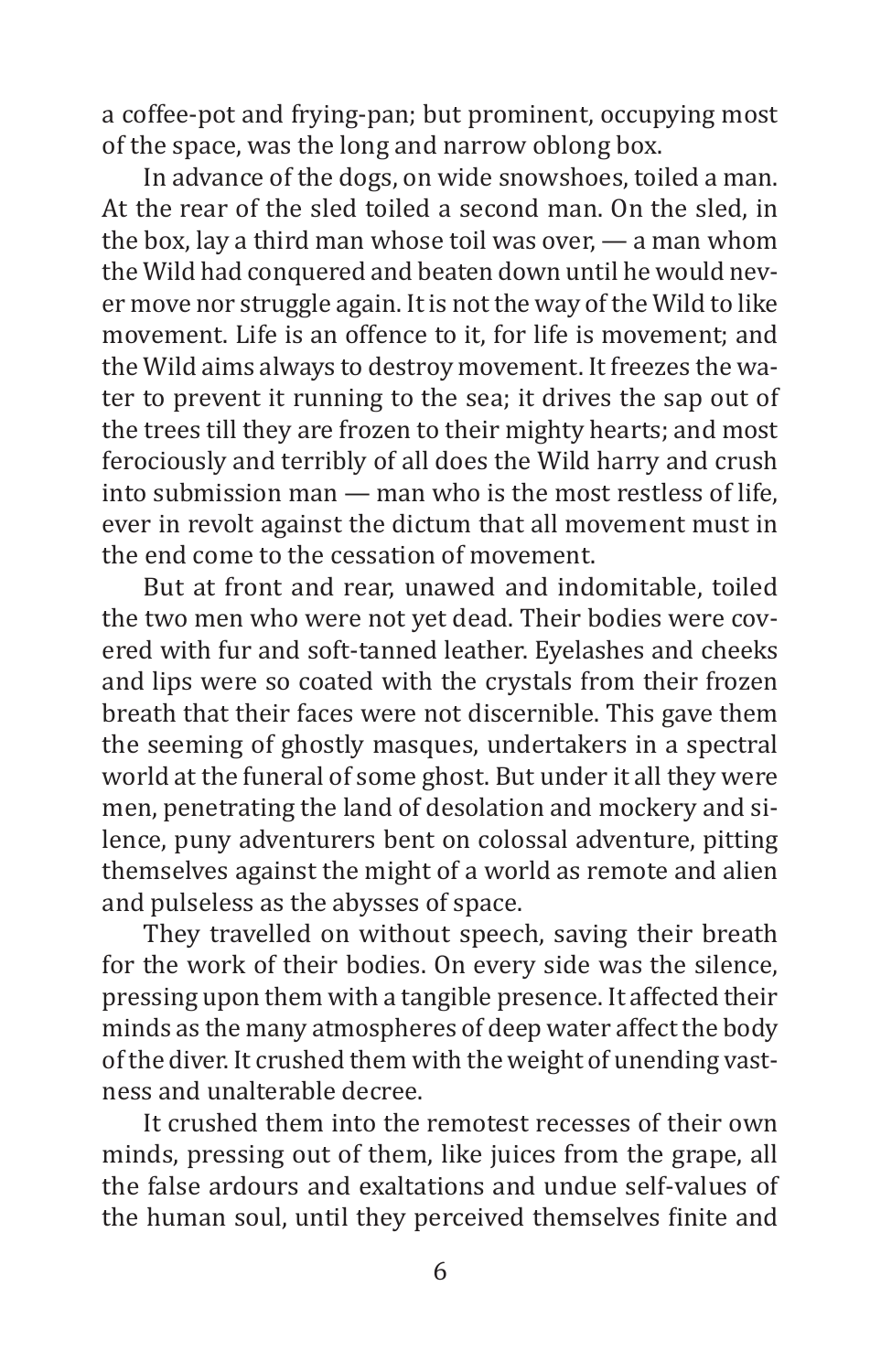деякі речі — укривала, сокира, кавник і сковорода, але насамперед впадала в око скриня.

Попереду собак на широких лижах пробивала дорогу людина. За саньми йшла друга людина. А на санях, у скрині, лежала третя людина, що скінчила свій шлях. Пустеля перемогла її і звалила. Вона не могла вже більше ні рухатися, ні змагатися. Пустеля не терпить руху. Життя ображає її, бо життя — це рух. А пустеля завжди намагається знищити рух. Вона обертає в лід воду, щоб та не текла в море, висмоктує сік з дерев, заморожуючи їх до самої серцевини; але найжорстокіше і найстрашніше вона катує і гнобить непокірну людину — людину, що найбільше з усіх істот буяє життям і споконвіку бунтує проти закону, за яким усякий рух зрештою мусить припинитися.

Проте попереду й позаду саней, безстрашні й невгамовні, пробивалися далі крізь сніг двоє людей, що лишилися жити. Вони були загорнуті в хутра і м'які вичинені шкури. Вії, щоки й губи в них узялися такою густою намороззю від дихання, що облич їхніх не можна було й розгледіти. Вони нагадували примарних гробарів на похороні якогось духа. А втім, це були живі люди, які зайшли в край самоти, знущання й тиші, недосвідчені шукачі щастя, що сміливо вирушили у великі мандри, яким заманулося позмагатися з невідомим могутнім світом, таким далеким, чужим і бездушним, як безодня.

Вони йшли мовчки, зосереджуючи всі сили на фізичній напрузі. З усіх боків їх оточувала гнітюча німота. Ця німота тисла їм на серце, як глибока вода тисне на тіло водолаза. Вона гнобила їх своєю нескінченністю й непереможністю.

Проникаючи в найпотаємніші куточки їхньої душі, вона вичавлювала звідти, як вичавлюють сік з винограду, всі марні пориви й захоплення, всю властиву людині гординю; і мандрівники побачили, що вони кволі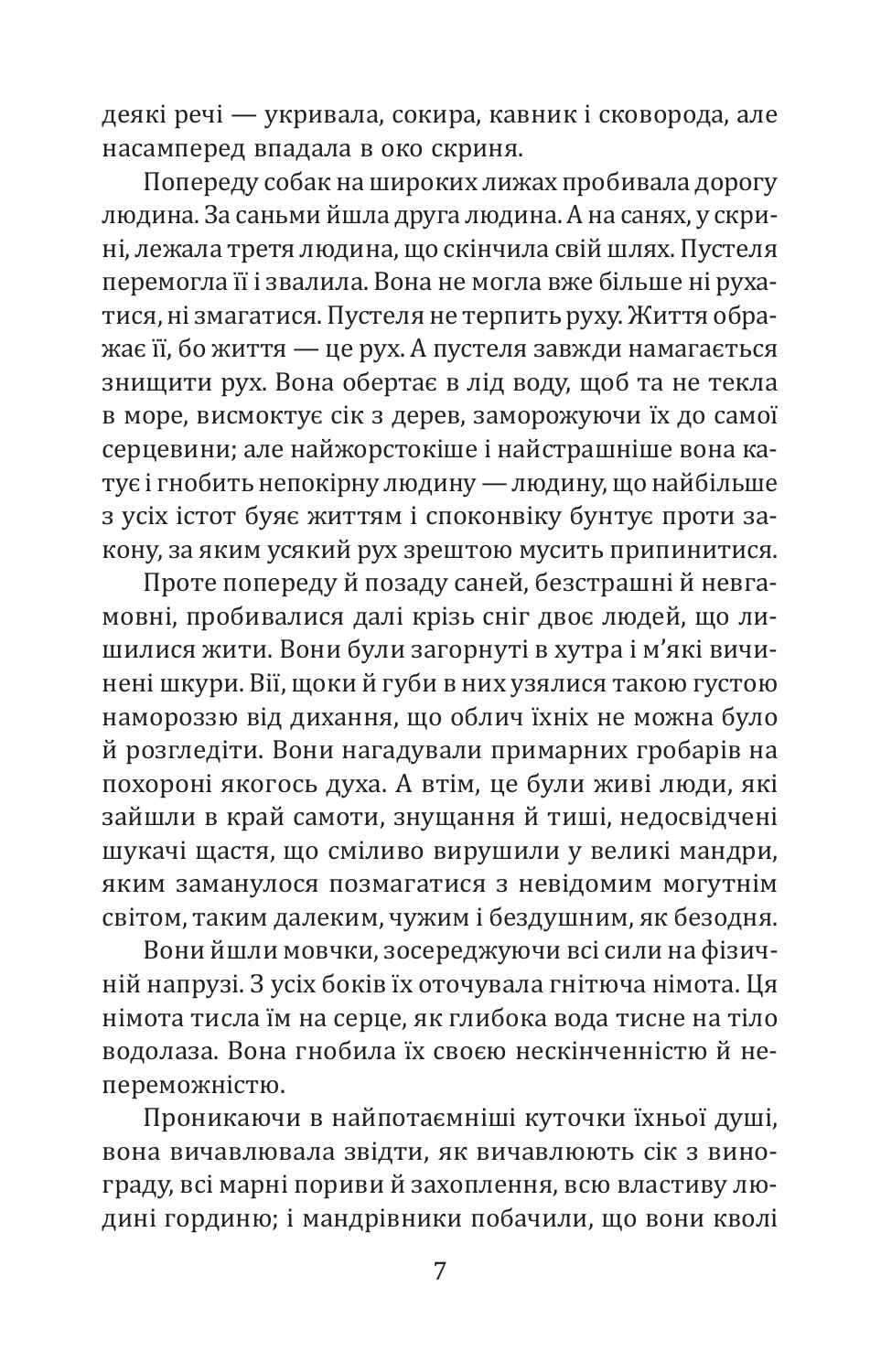small, specks and motes, moving with weak cunning and little wisdom amidst the play and inter-play of the great blind elements and forces.

An hour went by, and a second hour. The pale light of the short sunless day was beginning to fade, when a faint far cry arose on the still air. It soared upward with a swift rush, till it reached its topmost note, where it persisted, palpitant and tense, and then slowly died away. It might have been a lost soul wailing, had it not been invested with a certain sad fierceness and hungry eagerness. The front man turned his head until his eyes met the eyes of the man behind. And then, across the narrow oblong box, each nodded to the other.

A second cry arose, piercing the silence with needle-like shrillness. Both men located the sound. It was to the rear, somewhere in the snow expanse they had just traversed. A third and answering cry arose, also to the rear and to the left of the second cry.

«They're after us, Bill,» said the man at the front.

His voice sounded hoarse and unreal, and he had spoken with apparent effort.

«Meat is scarce,» answered his comrade. «I ain't seen a rabbit sign for days.»

Thereafter they spoke no more, though their ears were keen for the hunting-cries that continued to rise behind them.

At the fall of darkness they swung the dogs into a cluster of spruce trees on the edge of the waterway and made a camp. The coffin, at the side of the fire, served for seat and table. The wolf-dogs, clustered on the far side of the fire, snarled and bickered among themselves, but evinced no inclination to stray off into the darkness.

«Seems to me, Henry, they're stayin' remarkable close to camp,» Bill commented.

Henry, squatting over the fire and settling the pot of coffee with a piece of ice, nodded. Nor did he speak till he had taken his seat on the coffin and begun to eat.